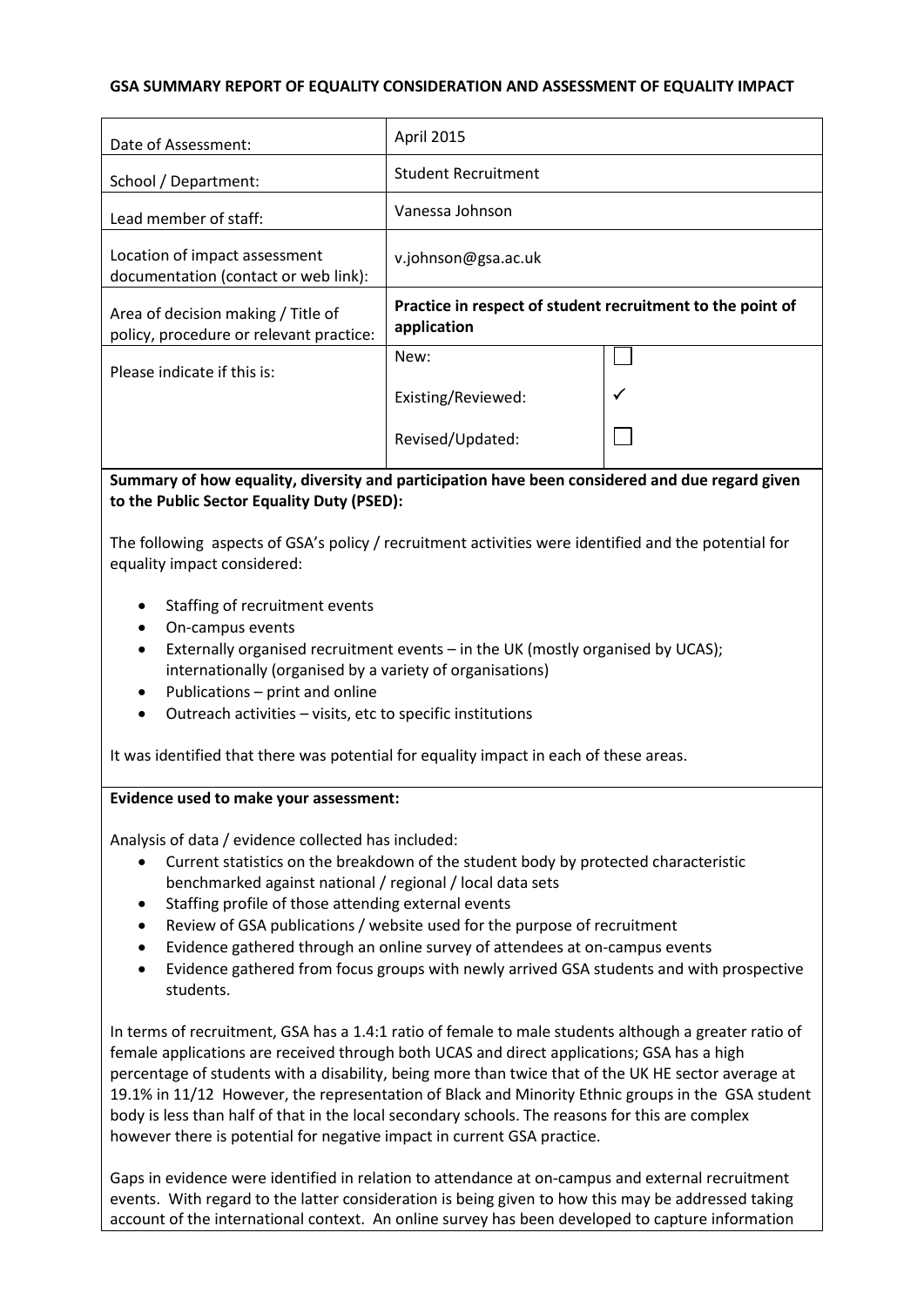on attendance at on-campus recruitment events and this can be cross referenced with our applications.

Review of actions as a result of this assessment will seek to enhance and build on data gathered in order to develop an greater understanding of potential impact in respect of other protected characteristics, for example age and sexual orientation.

# **Outline of any positive or negative impacts you have identified:**

# **1. Staffing of recruitment events:**

Gender and disability - neutral impact. Available data suggests no correlation between staff profile at events and applicant profile.

Race – potential for negative impact if there is a correlation between application rates from BME groups and the presence of staff from BME groups at events.

## **2. On campus events:**

Race – potential for negative impact. Surveys of 3 recruitment events undertaken as part of this assessment showed the majority of respondents were White/White Scottish / Other White. This may indicate that outreach work is not reaching minority communities in Glasgow.

## **Summary of the actions you have taken or plan to take as a result:**

June-September 2015:

Together with the WP team we will visit Glasgow schools identified as having a larger Black and Minority Ethnic community in their catchment area in the autumn to undertake talks and workshops.

September 2015 – March 2016:

We will work with Widening Participation (WP) to identify and target engagement and recruitment activities in order to encourage non-school leavers to engage with GSA and to raise awareness of the value of art school education within communities.

June-December 2015:

Continue to monitor attendance at events on campus. Work with WP to develop a more nuanced internal definition of WP in order that BME groups can be reached more effectively.

September/October 2015:

Continue to undertake Focus Groups and Surveys of new entrants to GSA and compare with previous results.

November /December 15:

Review actions and evidence to assess change in equality impact and identify areas for further action. **Summary of what you anticipate will change as a result of your actions and where / when these will be reported and reviewed:**

- Increased attendance of people from BME groups at on campus events
- Increased number of applicants from UK domiciled BME communities
- More effective WP targeting of BME groups / schools

These anticipated outcomes will be reviewed and assessed in line with above action plan in November / December 2015

# **State how these changes will contribute to the delivery of GSA's equality outcomes:**

 Equality outcome 8: These changes will increase GSA engagement with BME groups locally and are intended to support growth in the number of UK domiciled students From BME